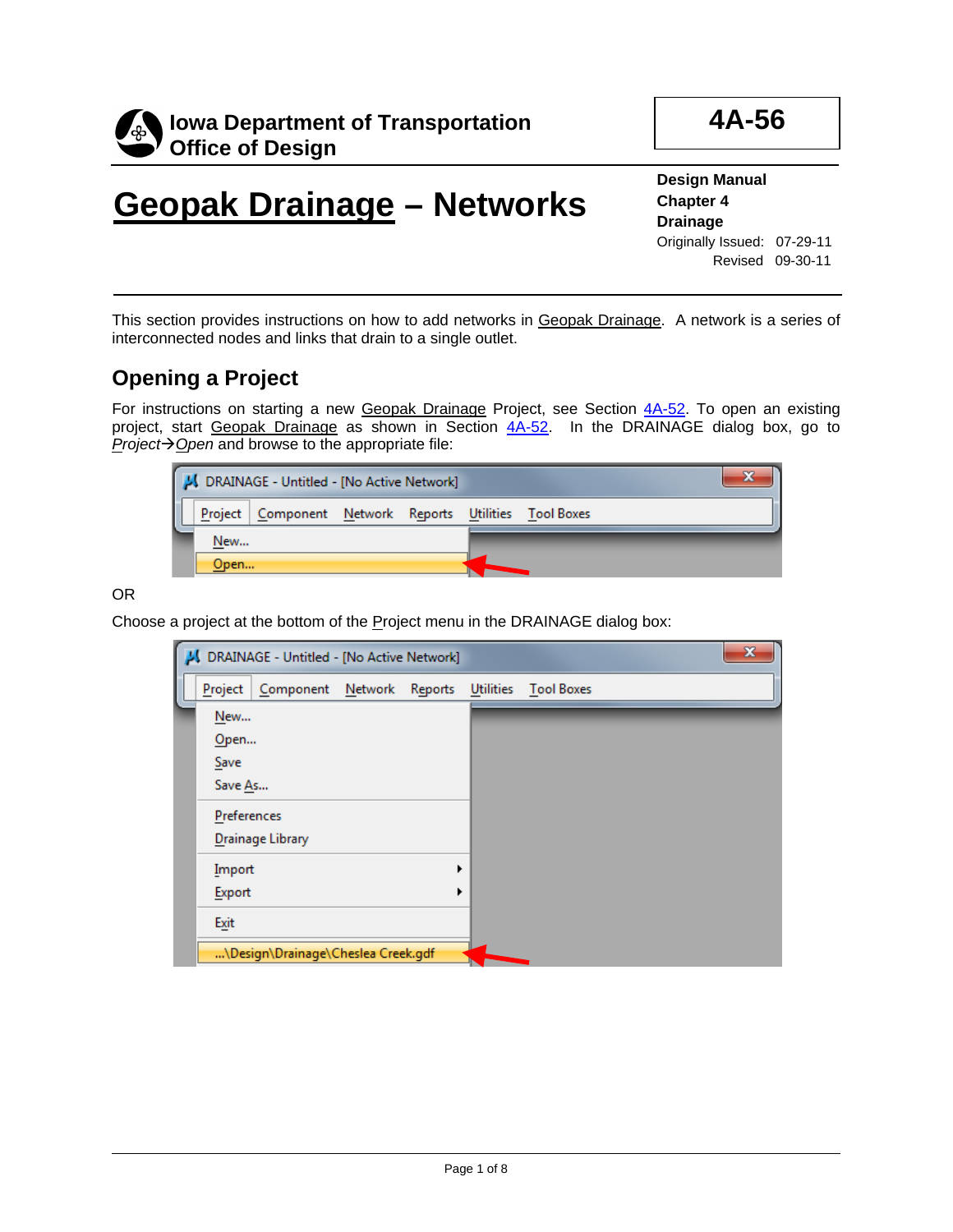## **Adding Networks**

Networks can be added in several ways:

• Using the Network menu in the DRAINAGE dialog box:



• Using the Drainage Network toolbox accessed through the DRAINAGE dialog box:



The following tool box will appear:

| <b>Click this icon</b> | Drainage Network     |  |  |
|------------------------|----------------------|--|--|
|                        | タカダめし                |  |  |
|                        | Add Drainage Network |  |  |

• Using the Drainage Tool box accessed through the DRAINAGE dialog box:



The following tool box will appear:

| <b>Click this icon</b> | Drainage Tool Box<br>m<br>×.           |  |
|------------------------|----------------------------------------|--|
|                        | o<br>矈<br>ø                            |  |
|                        | Drainage Network: Add Drainage Network |  |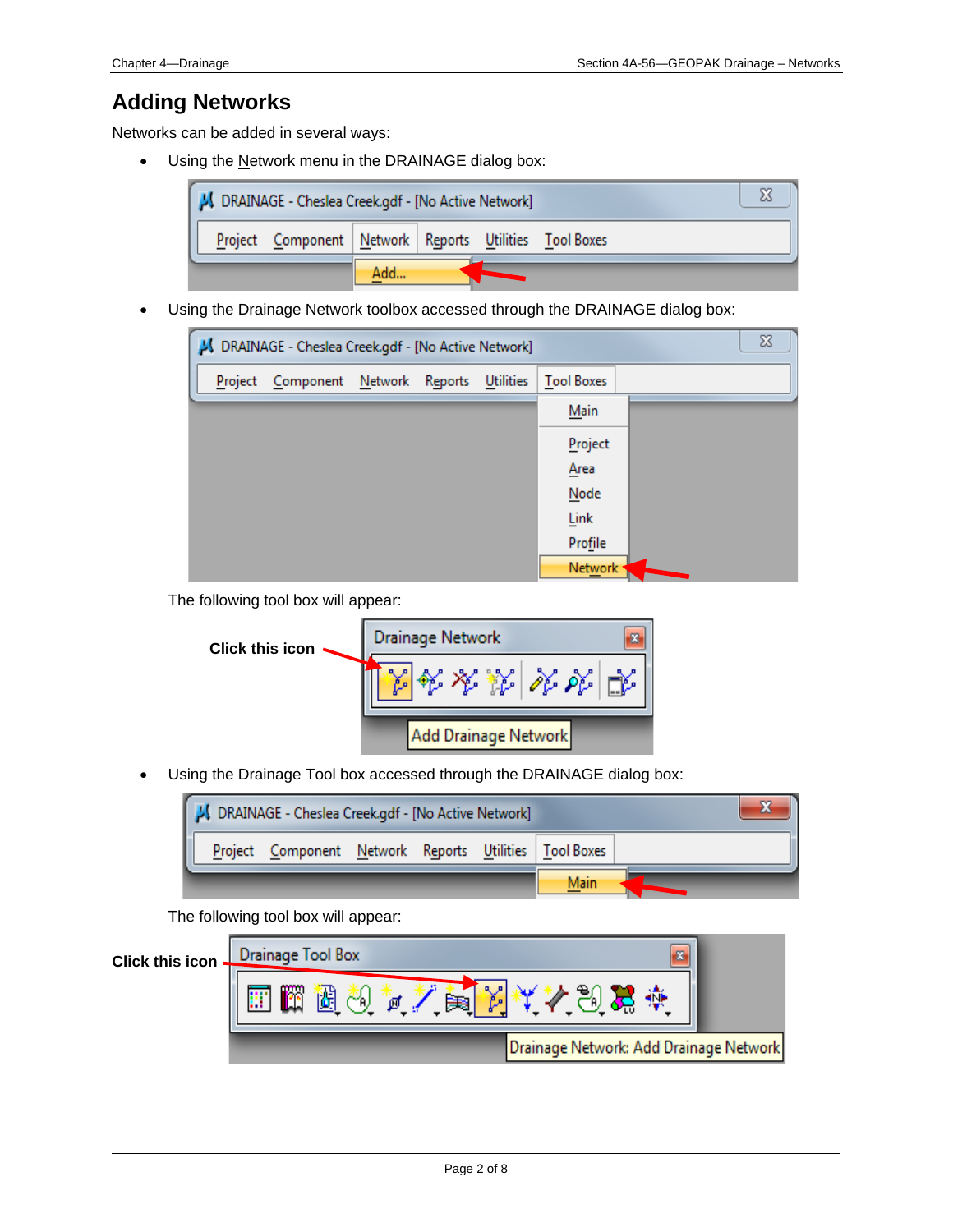Regardless of the method designers use to add a network, the following dialog box will appear:

| Add a New Net                                                                                           | The designer<br>fills these in                                                                                          |
|---------------------------------------------------------------------------------------------------------|-------------------------------------------------------------------------------------------------------------------------|
| Network ID:<br><b>Main Street</b><br>Description:<br>Outlet Node: 8<br><b>ID Outlet</b><br>Cancel<br>ок | <b>Click here for</b><br>drop down menu<br><b>OR</b><br><b>Click here to</b><br>choose from<br><b>MicroStation file</b> |

- *Network ID:* Give the same name and/or number as the Outlet Node.
- *Description:* The designer can add a description if desired.
- *Outlet Node:* Use the drop down menu to select the correct node or use ID Outlet icon to select an outlet from the MicroStation file.

For the outlet node to appear in the drop down menu, the Node Type must be classified as an Outlet, see Section  $4A-53$ . If an outlet node does not appear in the drop down menu, then one needs to be created.

Click OK and the following dialog box will appear:

| x<br>iш<br>Network Configuration - [No Active Network]                               |                                                                                                                        |  |  |  |  |  |  |  |
|--------------------------------------------------------------------------------------|------------------------------------------------------------------------------------------------------------------------|--|--|--|--|--|--|--|
| Network ID: <<br> 8                                                                  | * * * *<br>Apply                                                                                                       |  |  |  |  |  |  |  |
| Details<br>Main Street<br>Description:<br>Validation<br>Computations<br>ぷ ぷ<br>†ੱ *ੱ | Outlet Node: 8<br>¥α<br><b>Unlock Sizes</b><br><b>Lock Sizes</b><br><b>Unlock Elevations</b><br><b>Lock Elevations</b> |  |  |  |  |  |  |  |

The designer can now build and design or analyze a network.

### **Validation**

Two options exist under Validation: Build Network and Highlight Network.



#### **Build Network**

Clicking the Build Network icon in the Network Configuration dialog box will create and save a network and all associated nodes and links. Clicking on this icon isn't necessary, as Geopak Drainage can build the network when it performs calculations. However, building a network prior to performing calculations allows the designer to locate potential problems before performing calculations.

#### **Highlight Network**

Clicking the Highlight Network icon in the Network Configuration dialog box will highlight all elements of the network in the MicroStation window. This step is optional.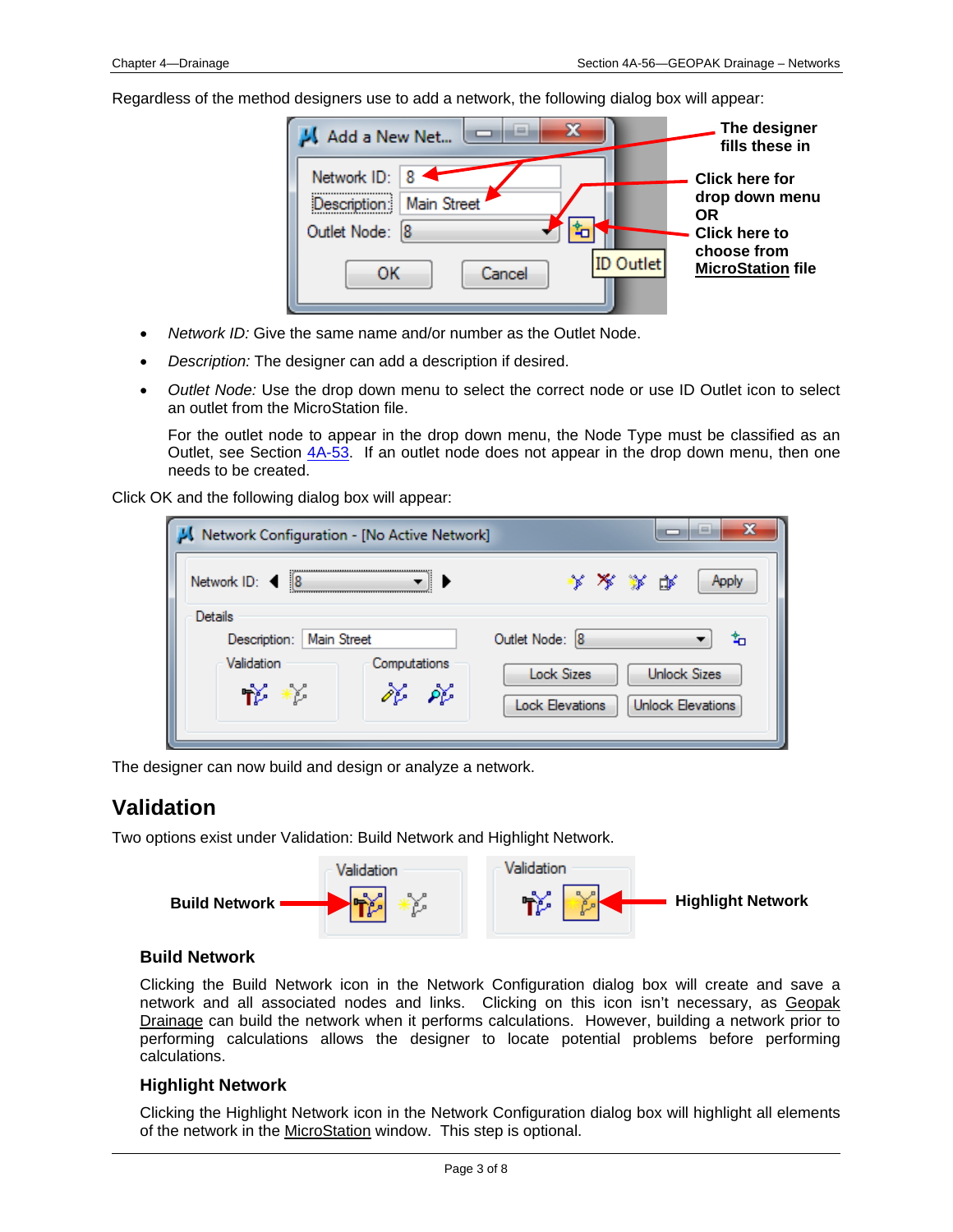If Geopak Drainage is able to build the network, the following window will appear (Total Node in Network and Total Links in Network will vary depending on project):



**Note:** Geopak Drainage may still build a network even if it has errors. In such cases, a dialog box will appear notifying the designer the network has been built and listing potential errors.

If Geopak Drainage is unable to build the network, a message similar to the one below will appear:

| Alert |                                             |        |
|-------|---------------------------------------------|--------|
|       | Unable to build topology for network [N-8]. |        |
|       |                                             |        |
|       |                                             |        |
|       | OΚ                                          | Cancel |

Common errors include a missing component such as a node or link, a network that has more than one outlet or has duplicated links, or a node that has multiple downstream links.

## **Computations**

Two options exist under Computations: Design Network and Analyze Network.



These icons are also located in the Drainage Network toolbox (see Adding Areas above).

#### **Design Network**

Using the Design Network option optimizes the design and adjusts values as needed as long as the velocity and capacity are within limits. Designers should click *Unlock Sizes* and *Unlock Elevations* in the Network Configuration dialog box. Click on *Apply* after performing calculations.

#### **Analyze Network**

Using the Analyze Network option keeps the input values the same unless there is a problem with velocity or capacity, in which case adjustments will be made. Designers wanting Geopak Drainage to analyze the network without making changes should click *Lock Sizes* and *Lock Elevations* in the Network Configuration dialog box. This is common when analyzing systems for different storm events. Click on *Apply* after performing calculations.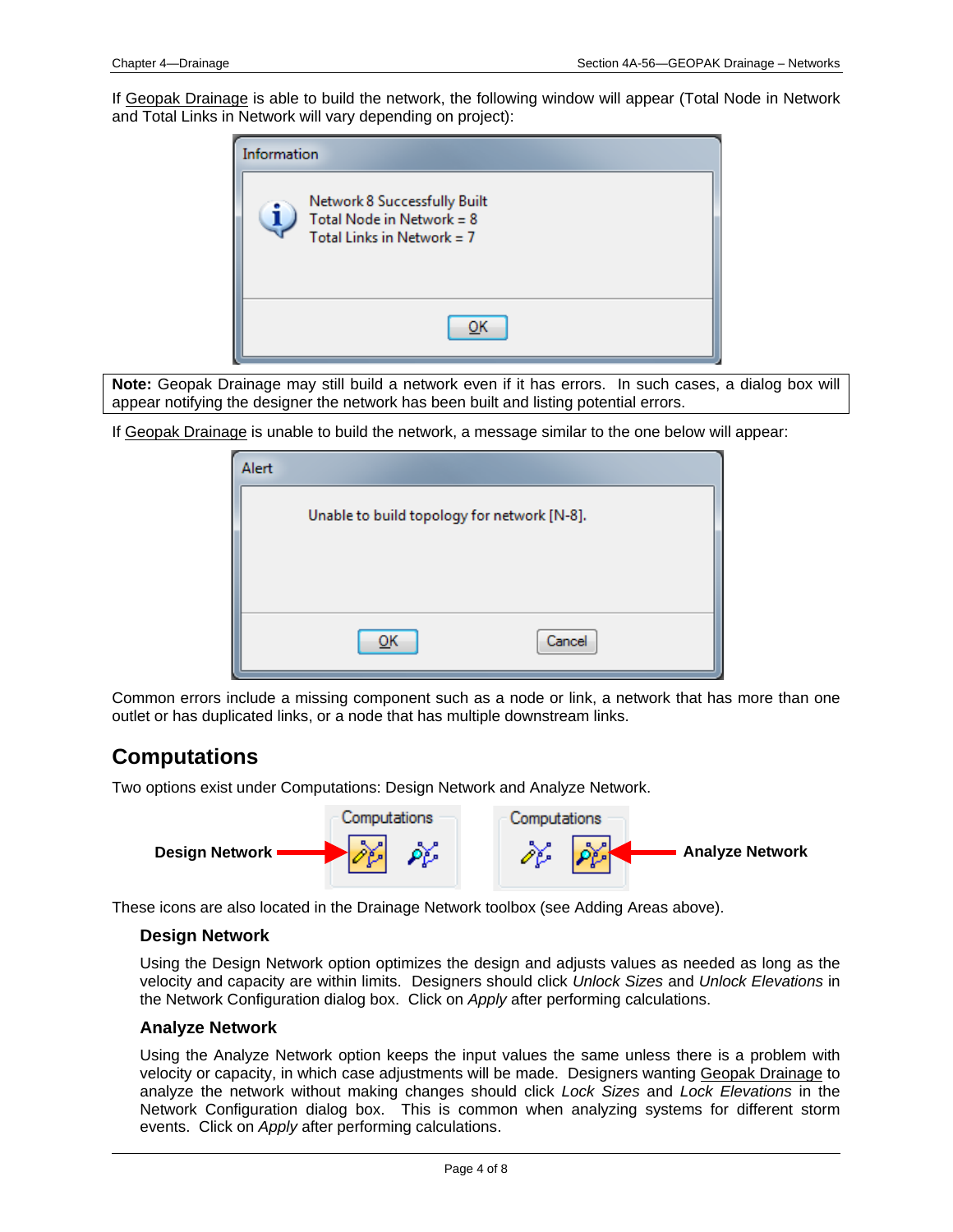Occasionally, errors occur during the design process. When Geopak Drainage is unable to perform calculations, a message similar to the one below will appear:



Clicking OK will bring up a window explaining the error (in this case Link P-7 has a reverse slope):



Warnings are common during the design process. They typically do not affect calculations; instead, they warn the designer that certain criteria have been exceeded or not achieved. When warnings do occur, a message similar to the one below will appear:

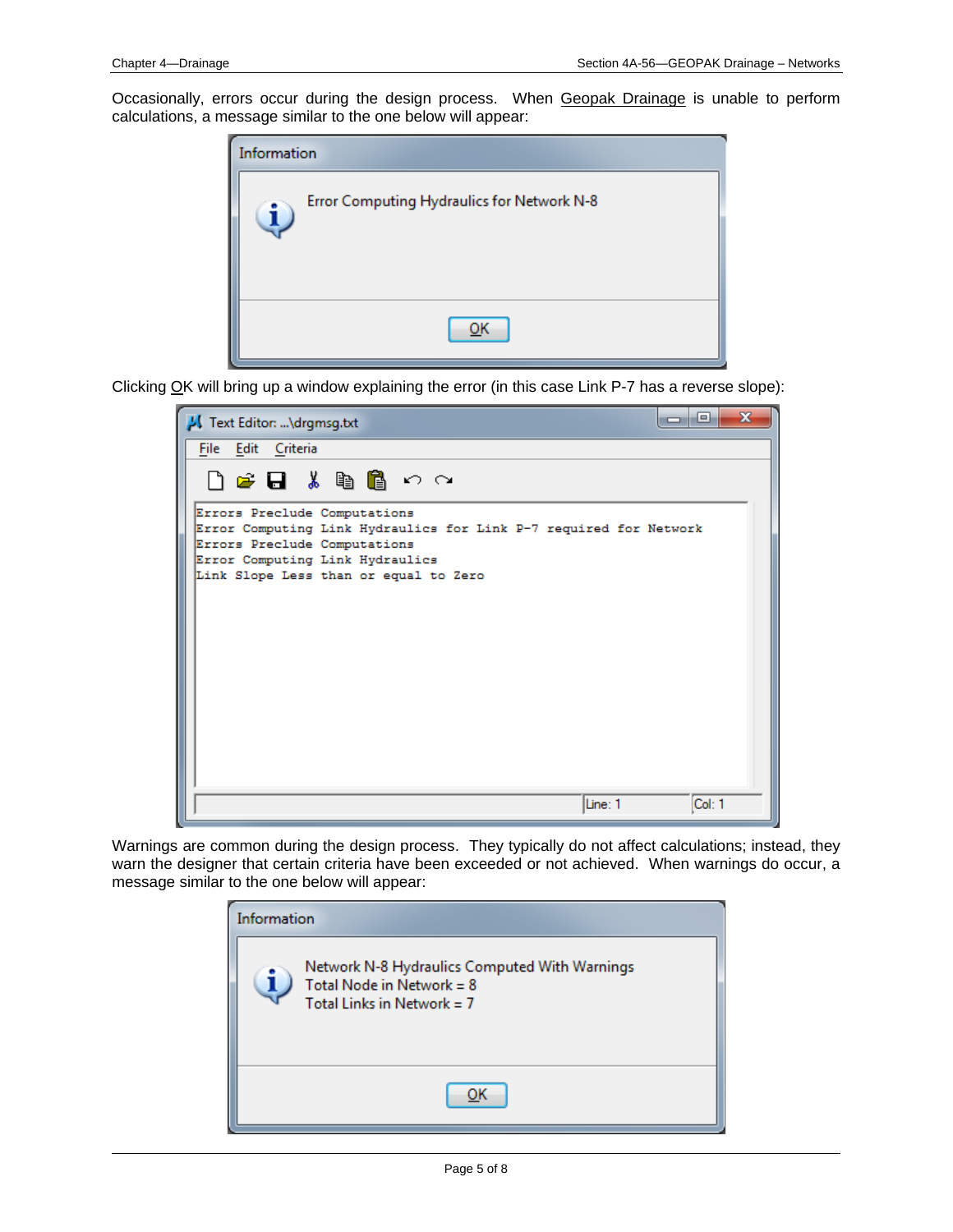Clicking OK will bring up a window explaining the warnings:

| Text Editor: \drgmsg.txt                                                                                                                                                                     | $\mathbf{x}$<br>-9 |
|----------------------------------------------------------------------------------------------------------------------------------------------------------------------------------------------|--------------------|
| File Edit Criteria                                                                                                                                                                           |                    |
| □ 2 日 ↓ 亀 亀 っ ෬                                                                                                                                                                              |                    |
| Computed Ponded width for Inlet 2 Exceeds Maximum<br>Computed Ponded width for Inlet 3 Exceeds Maximum<br>Link P-6 velocity less than minimum desired<br>Link Capacity Exceeded for Link P-5 |                    |
| Line: 1                                                                                                                                                                                      | Col: 1             |

These warnings are saved as a .txt file in the same folder with the .gdf file.

## **Select Active Network**

Selecting a network to be active allows the designer to limit the information viewed to that of the active network. Many of the reporting, query, and navigation tools support the use of Active Network.

Only one network at a time can be active. To set a network as active, click the Set Active Network icon in the Network Configuration dialog box. The Select Active Network dialog box will appear:

| <b>Select Active Network</b> |              |  |
|------------------------------|--------------|--|
| ID                           | Description  |  |
| 2                            |              |  |
|                              |              |  |
|                              |              |  |
|                              | ОK<br>Cancel |  |
|                              |              |  |

Click on the desired network and click OK. The chosen network will become active.

### **Editing a Network**

Changes to a network can involve changes to the network itself or changes to components of the network.

#### **Changes to the Network**

Changes to the network itself typically involve: deleting or renaming a network; building a network after changing components; or designing or analyzing a network after changing components.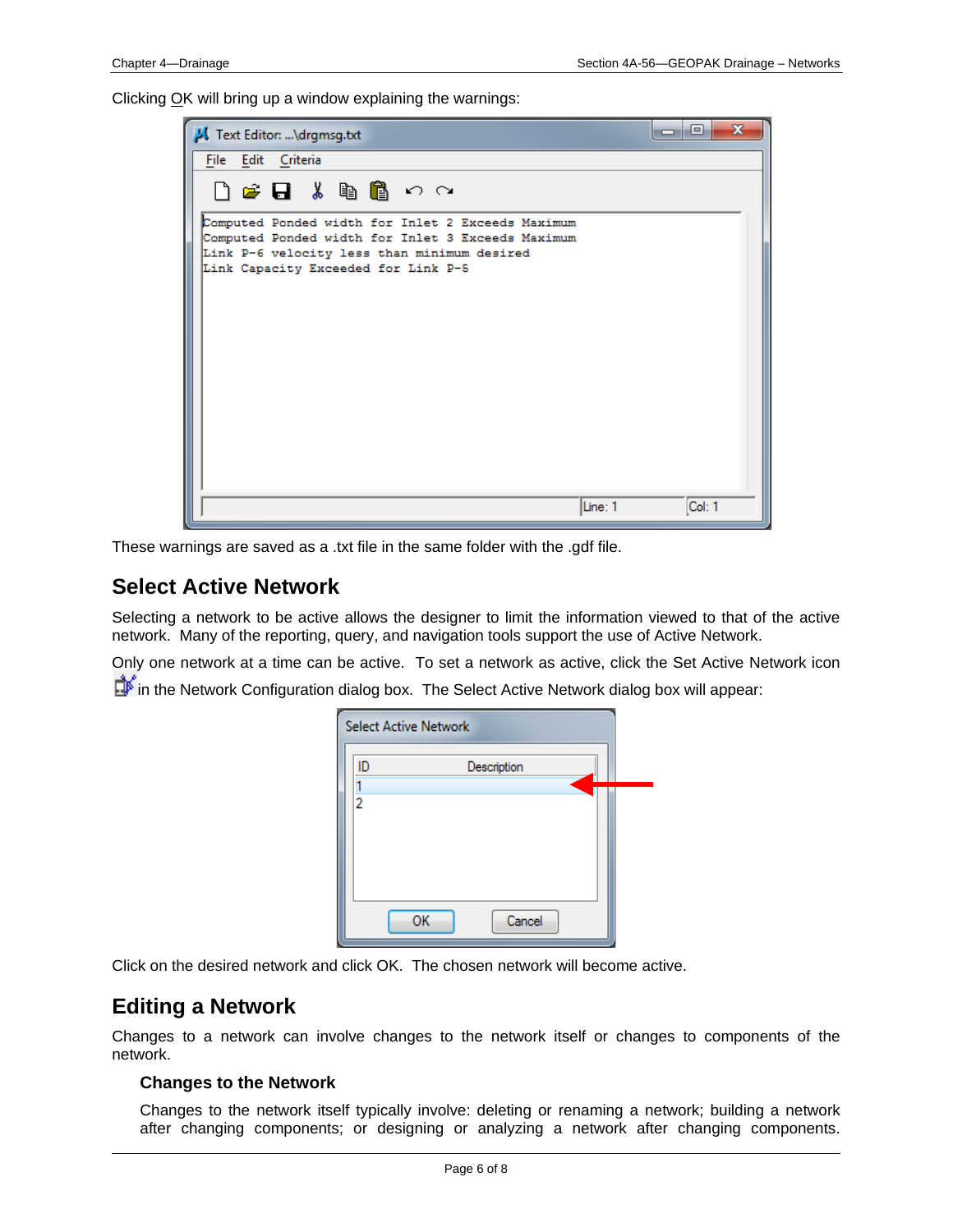Changes are made using the Network Configuration dialog box, which can be accessed in a couple of different ways:

• Using the Network menu on the DRAINAGE dialog box:



• Using the Drainage Network toolbox accessed through the DRAINAGE dialog box:



The following tool box will appear:



Regardless of the method designers use, the Network Configuration dialog box will appear:

| Use these icons<br>as explained in<br>the Validation and | <b>Click on this</b><br>Network Configuration - [No Active Network]<br>icon to make<br>Apply<br> 8<br>.đr<br>Network $ID:$<br>Click on this icon to<br>Details<br>delete the network |                                            |                               |  |  |
|----------------------------------------------------------|--------------------------------------------------------------------------------------------------------------------------------------------------------------------------------------|--------------------------------------------|-------------------------------|--|--|
| <b>Computations</b>                                      | <b>Main Street</b><br>Description:                                                                                                                                                   | Outlet Node: 8                             |                               |  |  |
| sections above                                           | Validation<br>Computations                                                                                                                                                           | Lock Sizes<br><b>Unlock Sizes</b>          | <b>Click on this</b>          |  |  |
|                                                          | ₩                                                                                                                                                                                    | òb<br>Unlock Elevations<br>Lock Elevations | icon to rename<br>the network |  |  |
|                                                          |                                                                                                                                                                                      |                                            |                               |  |  |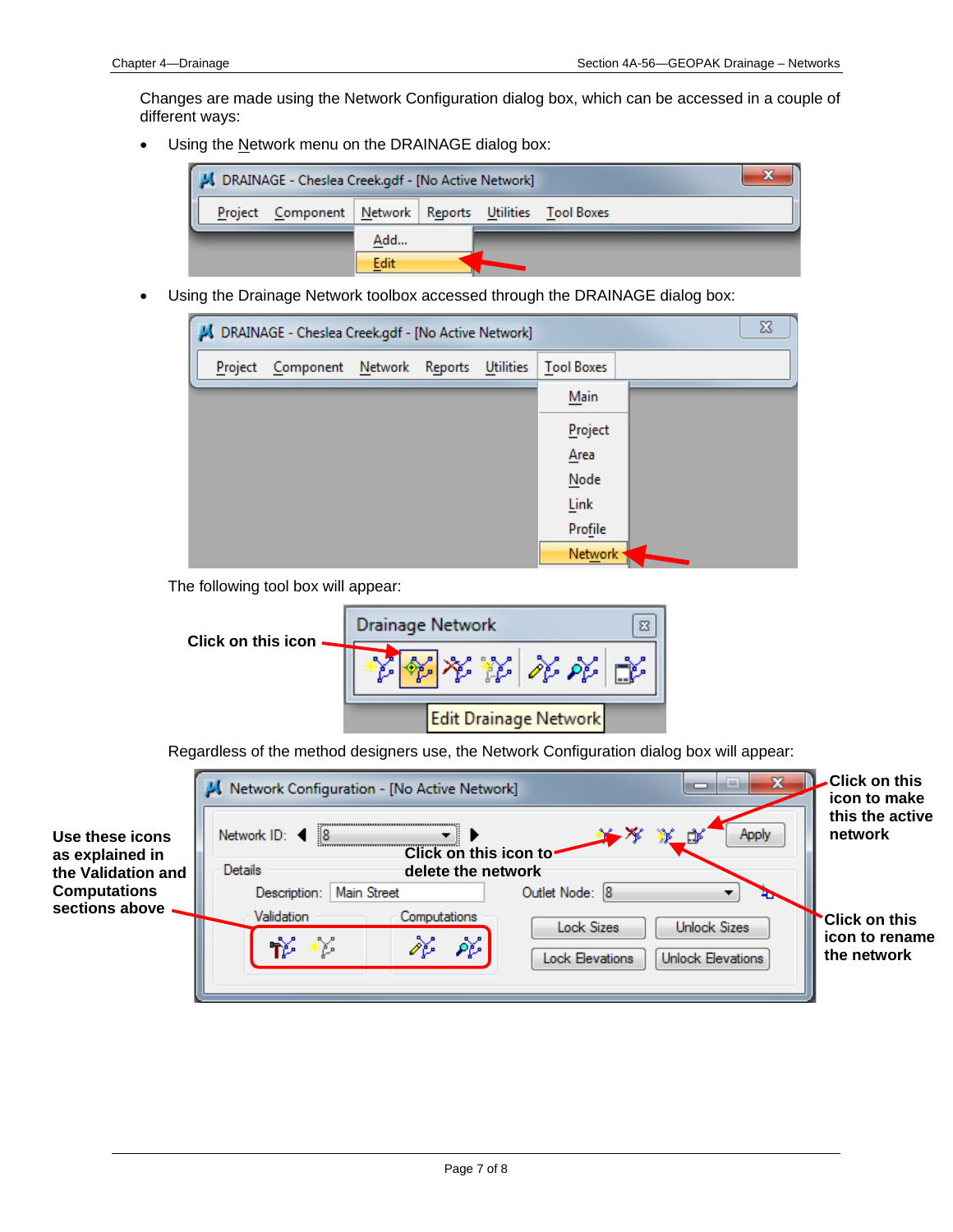#### **Changes to Components**

An effective method for making changes to components is to use the Navigator accessed through the DRAINAGE dialog box (see also Sections 4A-53, 4A-54, and 4A-55 for instructions on editing nodes, areas, and links using the Navigator):

|           | J. DRAINAGE - Cheslea Creek.gdf - [No Active Network] |                                                          |  |  |  |  |  |  |
|-----------|-------------------------------------------------------|----------------------------------------------------------|--|--|--|--|--|--|
|           |                                                       | Project Component Network Reports Utilities   Tool Boxes |  |  |  |  |  |  |
| Navigator |                                                       |                                                          |  |  |  |  |  |  |

Click *Apply* after making changes.